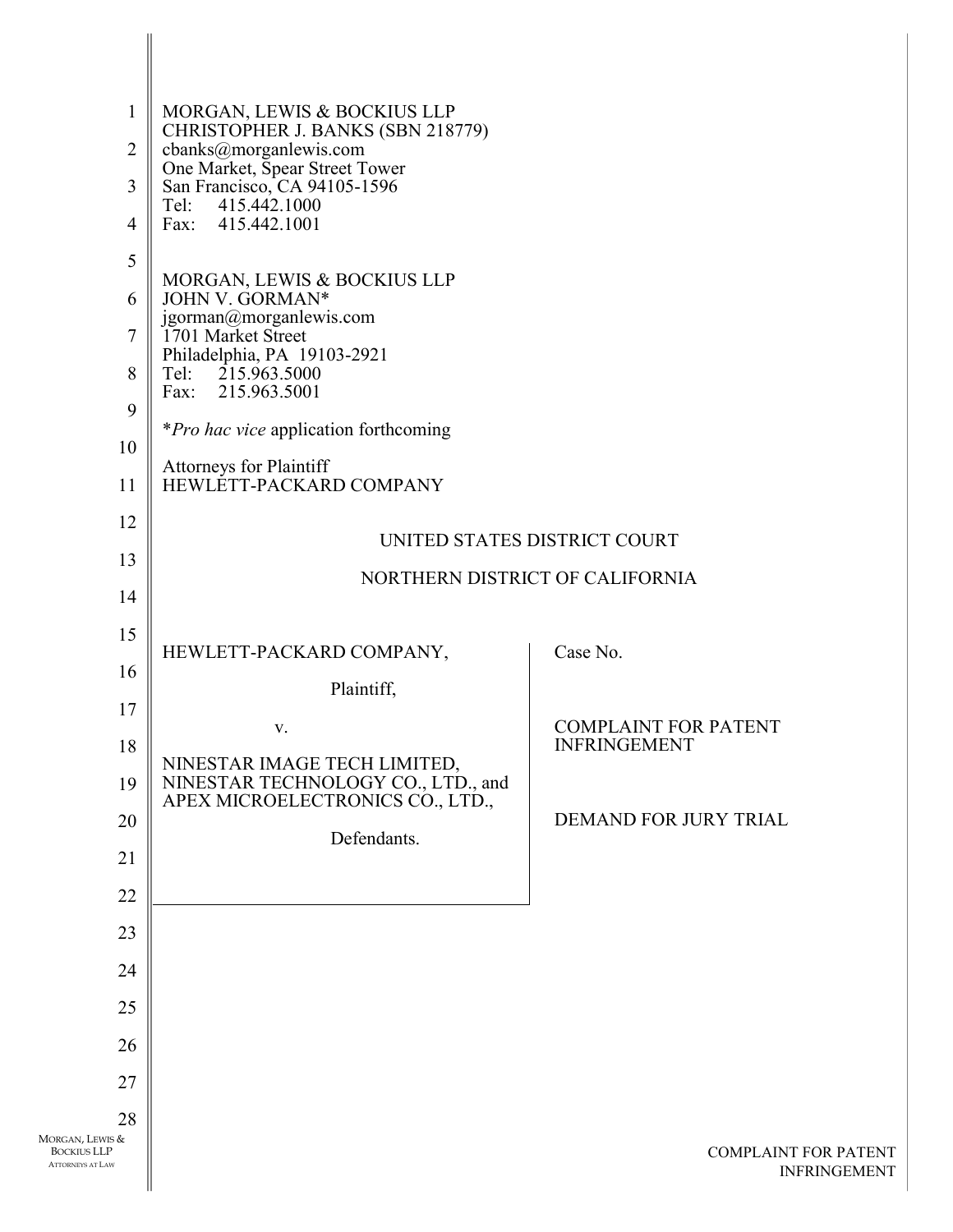| $\mathbf{1}$     | Plaintiff Hewlett-Packard Company ("HP") brings this Complaint for patent infringement               |
|------------------|------------------------------------------------------------------------------------------------------|
| $\overline{2}$   | and avers as follows:                                                                                |
| $\mathfrak{Z}$   | <b>PARTIES</b>                                                                                       |
| $\overline{4}$   | Plaintiff HP is a Delaware corporation with its principal place of business at 3000<br>1.            |
| 5                | Hanover Street, Palo Alto, California 94304.                                                         |
| 6                | HP was founded in 1939 in a Palo Alto garage by college friends William Hewlett<br>2.                |
| $\boldsymbol{7}$ | and David Packard. Today, HP is among the largest and most innovative technology companies           |
| 8                | in the world. HP now employs more than 320,000 people to serve customers in more than 170            |
| 9                | countries. In the last decade, HP has invested more than 20 billion dollars in research and          |
| 10               | development. The U.S. Patent and Trademark Office has awarded HP thousands of patents for its        |
| 11               | innovations.                                                                                         |
| 12               | Defendant Ninestar Image Tech Limited ("Ninestar China") is a company<br>3.                          |
| 13               | organized and existing under the laws of China, with its principal place of business at No. 3883,    |
| 14               | Zhuhai Avenue, Xiangzhou District, Zhuhai Guangdong, P.R. China 519060.                              |
| 15               | Ninestar China is engaged in the business of manufacturing, selling, offering for<br>4.              |
| 16               | sale, and importing into the U.S. printer consumables, including ink cartridges for inkjet printers. |
| 17               | Defendant Ninestar Technology Co., Ltd. ("Ninestar USA") is a subsidiary of<br>5.                    |
| 18               | Ninestar China. Ninestar USA is a New Jersey corporation, with a principal place of business at      |
| 19               | 17950 East Ajax Circle, City of Industry, California 91748.                                          |
| 20               | Ninestar USA is engaged in the business of manufacturing, selling, offering for<br>6.                |
| 21               | sale, and importing into the U.S. printer consumables, including ink cartridges for inkjet printers. |
| 22               | Defendant Apex Microelectronics Co., Ltd. ("Apex") is a company organized and<br>7.                  |
| 23               | existing under the laws of China, with a principal place of business at No.63 North Mingzhu          |
| 24               | Road, Xiangzhou District, Zhuhai, Guangdong Province, P.R. China 519075.                             |
| 25               | Defendant Apex is engaged in the business of, among other things, manufacturing<br>8.                |
| 26               | and selling electronic components for ink cartridges for inkjet printers.                            |
| 27               |                                                                                                      |
| 28<br>IS &       |                                                                                                      |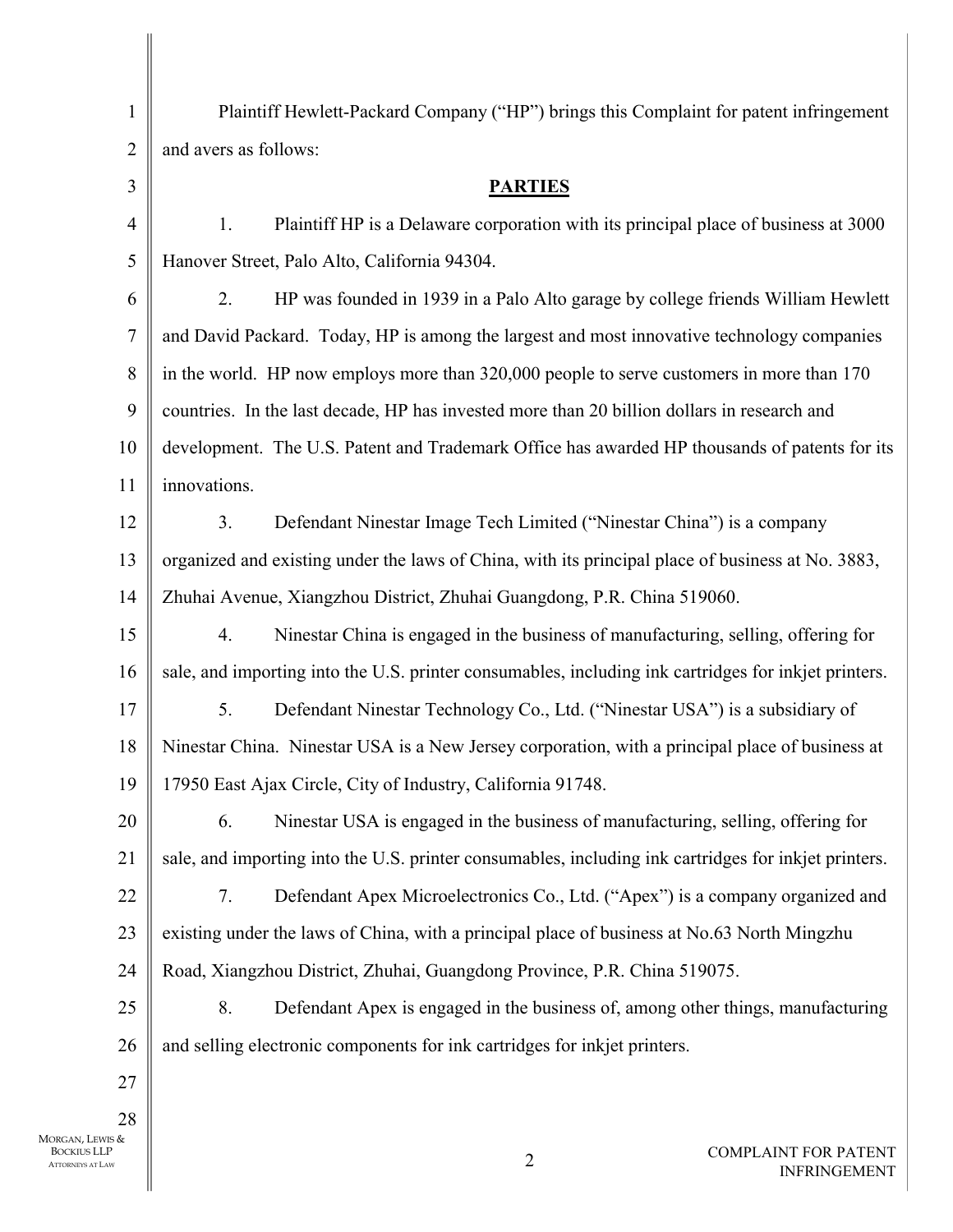3 COMPLAINT FOR PATENT INFRINGEMENT 1  $\mathfrak{D}$ 3 4 5 6 7 8 9 10 11 12 13 14 15 16 17 18 19 20 21 22 23 24 25 26 27 28 MORGAN, LEWIS & BOCKIUS LLP ATTORNEYS AT LAW 9. Defendant Apex sells its products into the United States through its U.S. divisions, including Apex U.S. West, also known as "Nano Pacific Corporation," which has a principal place of business at 191 Beacon Street, South San Francisco, CA 94080. **JURISDICTION** 10. This Court has subject matter jurisdiction under 28 U.S.C. §§ 1331 and 1338(a). 11. This Court has personal jurisdiction over Defendant Ninestar China at least because, both directly and through its subsidiary Ninestar USA, it regularly engages in, solicits, and transacts business in the state of California, including by placing printer ink cartridges into the stream of commerce with the knowledge and intent that they will reach customers in California. Accordingly, Defendant Ninestar China knows that its actions will have consequences within the state of California. On information and belief, Defendant Ninestar China derives significant revenue from the sale and import of printer ink cartridges in California. 12. This Court has personal jurisdiction over Defendant Ninestar USA at least because it has its principal place of business in California. Further, Defendant Ninestar USA regularly engages in, solicits, and transacts business in the state of California, including by selling printer ink cartridges to customers in California. Accordingly, Defendant Ninestar USA knows that its actions will have consequences within California. On information and belief, Defendant Ninestar USA derives significant revenue from the sale of printer ink cartridges in California. 13. This Court has personal jurisdiction over Defendant Apex at least because, directly and through its U.S. divisions, it regularly engages in, solicits, and transacts business in the state of California, such as by placing electronic components for printer ink cartridges into the stream of commerce with the knowledge and intent that the ink cartridges containing its electronic components will reach customers in California. Accordingly, Defendant Apex knows that its actions will have consequences in California. On information and belief, Defendant Apex derives significant revenue from the sale of printer ink cartridges in California. **VENUE** 14. Venue is proper in this Court under 28 U.S.C. §§ 1391(b) and (c) and 1400(b) because all Defendants, directly and through their subsidiaries, agents, and/or divisions, transact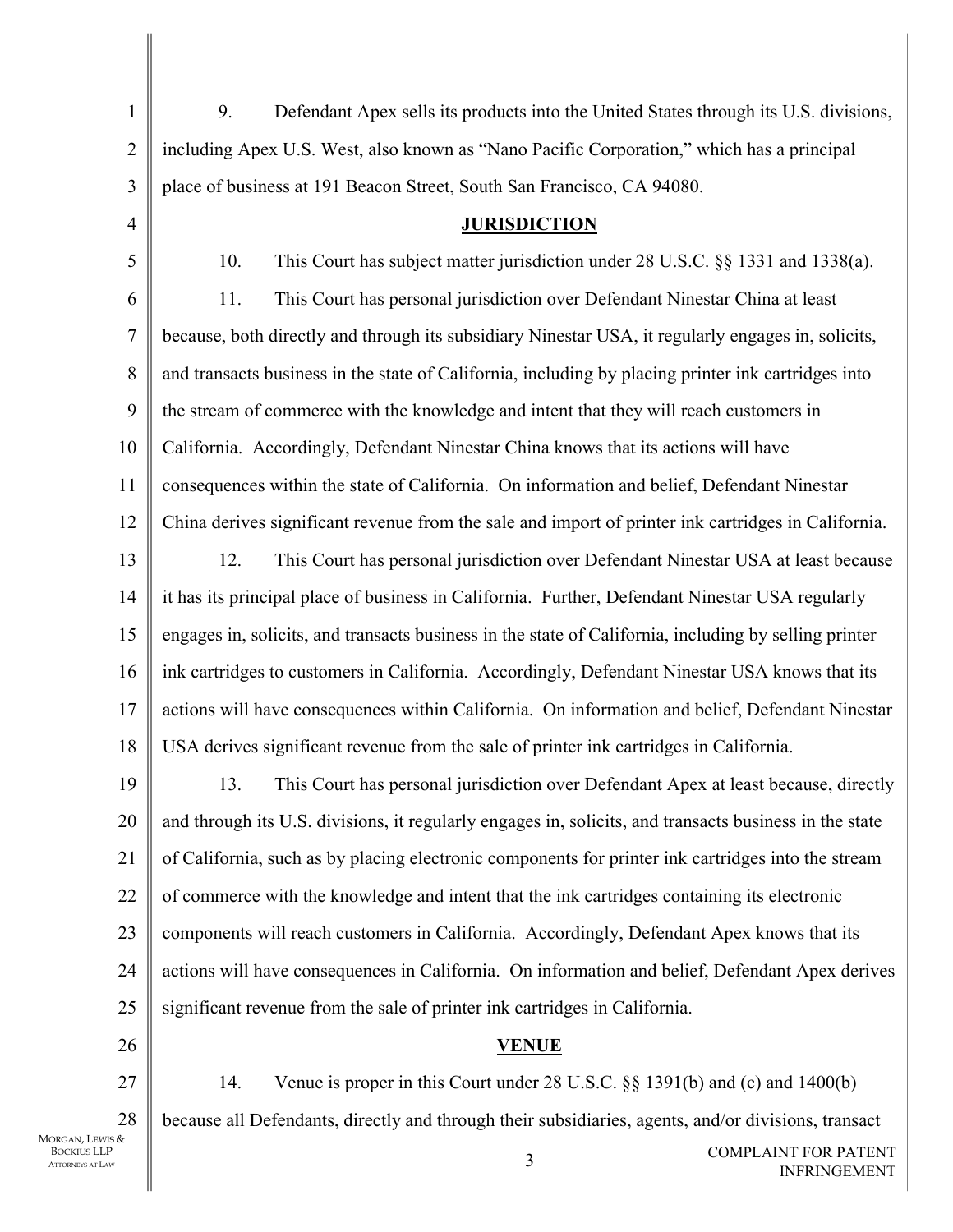| $\mathbf{1}$       | business in this district, have committed acts of patent infringement in this district, and are subject |
|--------------------|---------------------------------------------------------------------------------------------------------|
| $\overline{2}$     | to personal jurisdiction in this district. In addition, venue is proper because HP's principal place    |
| 3                  | of business is in this district and HP has suffered harm in this district.                              |
| 4                  | <b>INTRADISTRICT ASSIGNMENT</b>                                                                         |
| 5                  | This is an intellectual property action that is subject to district-wide assignment<br>15.              |
| 6                  | pursuant to Local Rule 3-2(c).                                                                          |
| 7                  | <b>FACTUAL BACKGROUND</b>                                                                               |
| 8                  | <b>HP's Inkjet Printer and Cartridge Business</b>                                                       |
| 9                  | HP, one of the world's leading technology companies, is in the business of<br>16.                       |
| 10                 | manufacturing and selling products that span the areas of printing, personal computing, software        |
| 11                 | services, and IT infrastructure. No other company offers as complete a technology product               |
| 12                 | portfolio as HP.                                                                                        |
| 13                 | HP focuses on simplifying technology experiences for its customers, who range<br>17.                    |
| 14                 | from individual consumers to the world's largest businesses.                                            |
| 15                 | 18.<br>The HP Imaging and Printing Group, one of HP's core business groups, is the                      |
| 16                 | recognized industry leader of the digital transformation of printing.                                   |
| 17                 | 19.<br>HP introduced the world's first consumer thermal inkjet printers in 1984.                        |
| 18                 | 20.<br>Since then, HP has sold millions of inkjet printers and billions of printer cartridges           |
| 19                 | in the United States and throughout the world.                                                          |
| 20                 | Taken together, inkjet printers and ink cartridges that are used in the inkjet printers<br>21.          |
| 21                 | make up an inkjet "printing system."                                                                    |
| 22                 | HP's inkjet printing systems are popular because of their high print quality and<br>22.                 |
| 23                 | quiet and fast operation, among other benefits.                                                         |
| 24                 | Today, HP ships more than 1 million printers per week worldwide, and the<br>23.                         |
| 25                 | International Data Corporation ranks HP as number one in inkjet and laser printer hardware              |
| 26                 | market share.                                                                                           |
| 27                 |                                                                                                         |
| 28                 |                                                                                                         |
| S &<br>၁<br> <br>W | <b>COMPLAINT FOR PATENT</b><br>$\overline{4}$<br><b>INFRINGEMENT</b>                                    |
|                    |                                                                                                         |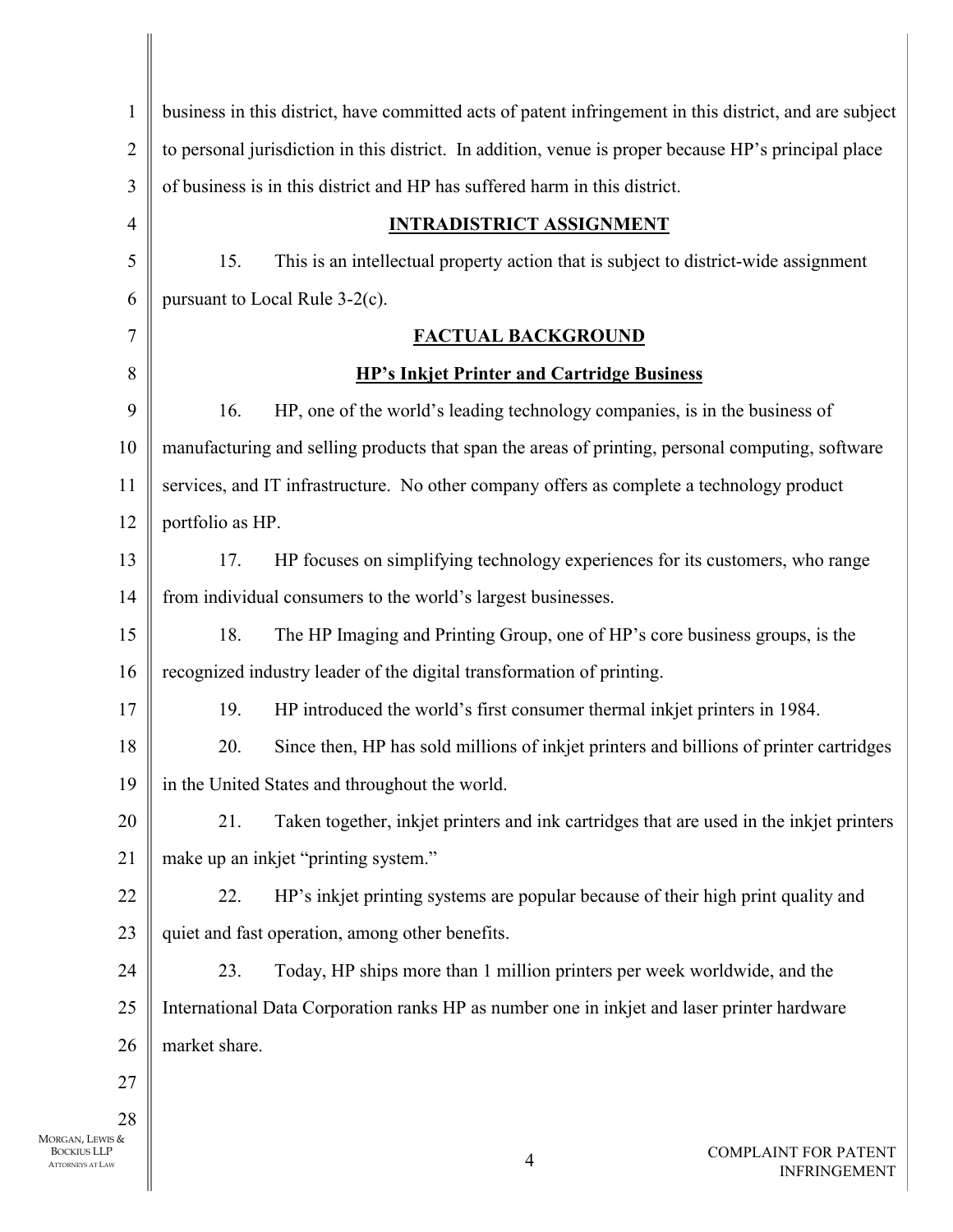| $\mathbf{1}$                      | <b>Defendants' Copycat Cartridge Business Activities</b>                                             |
|-----------------------------------|------------------------------------------------------------------------------------------------------|
| $\overline{2}$                    | Among other activities, Defendants are in the business of manufacturing, selling,<br>24.             |
| 3                                 | and/or importing copycat ink cartridges, or the electronic components contained in such              |
| 4                                 | cartridges, for use in HP inkjet printers.                                                           |
| 5                                 | In general, an ink cartridge for use in an HP inkjet printer contains an electronic<br>25.           |
| 6                                 | storage device.                                                                                      |
| 7                                 | Defendant Apex manufacturers electronic storage devices for use in ink cartridges<br>26.             |
| 8                                 | for HP printers that use 564, 920, 932/933, 950/951, and/or 970 series ink cartridges and/or         |
| 9                                 | substantially similar cartridges.                                                                    |
| 10                                | Defendants Ninestar China and Ninestar USA manufacture and sell ink cartridges<br>27.                |
| 11                                | for use in HP inkjet printers that use 564, 920, 932/933, 950/951, and/or 970 series ink cartridges  |
| 12                                | and/or substantially similar cartridges.                                                             |
| 13                                | 28.<br>On information and belief, at least some of the ink cartridges manufactured and               |
| 14                                | sold by Defendants Ninestar China and Ninestar USA for use in HP printers that use 564, 920,         |
| 15                                | 932/933, 950/951, and/or 970 series ink cartridges, and/or substantially similar cartridges, include |
| 16                                | in them electronic storage devices that were manufactured and sold by Defendant Apex.                |
| 17                                | <b>United States Patent No. 6,089,687</b>                                                            |
| 18                                | 29.<br>On July 18, 2000, United States Patent No. 6,089,687 ("the '687 patent"), entitled            |
| 19                                | "Method and Apparatus for Specifying Ink Volume in an Ink Container," was duly and legally           |
| 20                                | issued to HP as assignee. A true and correct copy of the '687 patent is attached hereto as Exhibit   |
| 21                                | A.                                                                                                   |
| 22                                | Throughout all relevant time periods including the present, HP was and is the<br>30.                 |
| 23                                | owner by valid assignment of all right, title, and interest in and to the '687 patent.               |
| 24                                | 31.<br>All Defendants had actual knowledge of the '687 patent prior to the                           |
| 25                                | commencement of this action. HP has previously asserted the '687 patent against Defendant            |
| 26                                | Ninestar USA, which is a subsidiary of Defendant Ninestar China. Defendant Apex has made             |
| 27                                | public statements about the '687 patent.                                                             |
| 28<br>LEWIS $\&$<br><b>JS LLP</b> | <b>COMPLAINT FOR PATENT</b><br>$\varsigma$                                                           |

 $\parallel$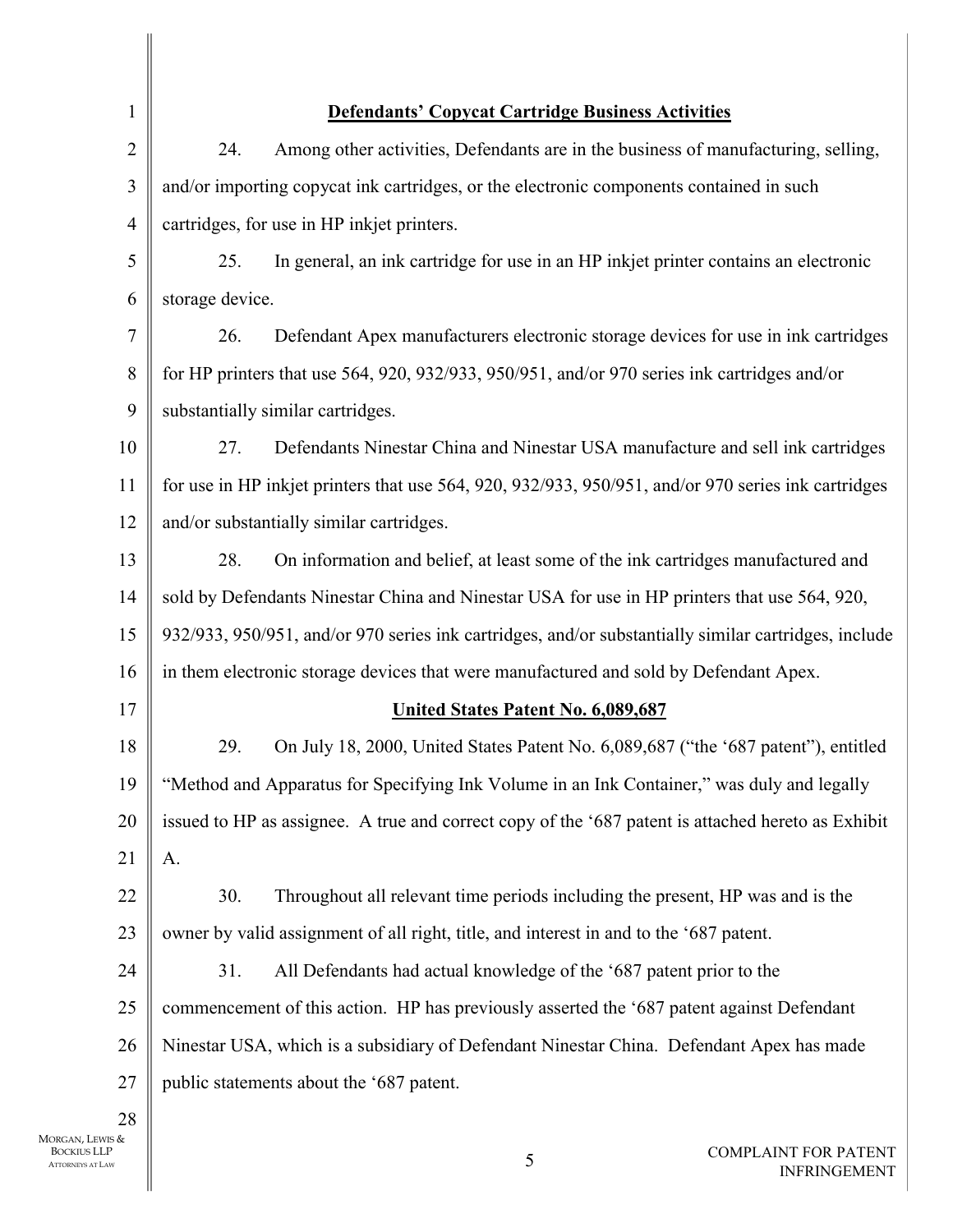| 1                                             | United States Patent No. 6,264,301                                                                |
|-----------------------------------------------|---------------------------------------------------------------------------------------------------|
| $\overline{2}$                                | 32.<br>On July 24, 2001, United States Patent No. 6,264,301 ("the '301 patent"), entitled         |
| 3                                             | "Method and Apparatus for Identifying Parameters in a Replaceable Printing Component," was        |
| $\overline{4}$                                | duly and legally issued to HP as assignee. A true and correct copy of the '301 patent is attached |
| 5                                             | hereto as Exhibit B.                                                                              |
| 6                                             | 33.<br>Throughout all relevant time periods including the present, HP was and is the              |
| 7                                             | owner by valid assignment of all right, title, and interest in and to the '301 patent.            |
| 8                                             | 34.<br>All Defendants had actual knowledge of the '301 patent prior to the                        |
| 9                                             | commencement of this action. HP has previously asserted the '301 patent against Defendant         |
| 10                                            | Ninestar USA, which is a subsidiary of Defendant Ninestar China. Defendant Apex has made          |
| 11                                            | public statements about the '301 patent.                                                          |
| 12                                            | United States Patent No. 6,454,381                                                                |
| 13                                            | 35.<br>On September 24, 2002, United States Patent No. 6,454,381 ("the '381 patent"),             |
| 14                                            | entitled "Method and Apparatus for Providing Ink Container Extraction Characteristics to a        |
| 15                                            | Printing System," was duly and legally issued to HP as assignee. A true and correct copy of the   |
| 16                                            | '381 patent is attached hereto as Exhibit C.                                                      |
| 17                                            | 36.<br>Throughout all relevant time periods including the present, HP was and is the              |
| 18                                            | owner by valid assignment of all right, title, and interest in and to the '381 patent.            |
| 19                                            | Defendant Apex had actual knowledge of the '381 patent at least from the filing of<br>37.         |
| 20                                            | this action.                                                                                      |
| 21                                            | <b>COUNT I</b>                                                                                    |
| 22                                            | <b>Infringement of the '687 Patent By All Defendants</b>                                          |
| 23                                            | HP hereby incorporates by reference the allegations set forth in the previous<br>38.              |
| 24                                            | paragraphs as though fully set forth herein.                                                      |
| 25                                            | Defendant Apex, directly and through its subsidiaries, agents, and/or<br>39.                      |
| 26                                            | divisions, has made, used, offered to sell, sold, and/or imported into the United States and      |
| 27                                            | this judicial district, and placed into the stream of commerce, electrical storage devices        |
| 28<br>Morgan, Lewis &                         | for ink cartridges (such as those made and sold by Defendants Ninestar China and                  |
| <b>BOCKIUS LLP</b><br><b>ATTORNEYS AT LAW</b> | <b>COMPLAINT FOR PATENT</b><br>6<br><b>INFRINGEMENT</b>                                           |
|                                               |                                                                                                   |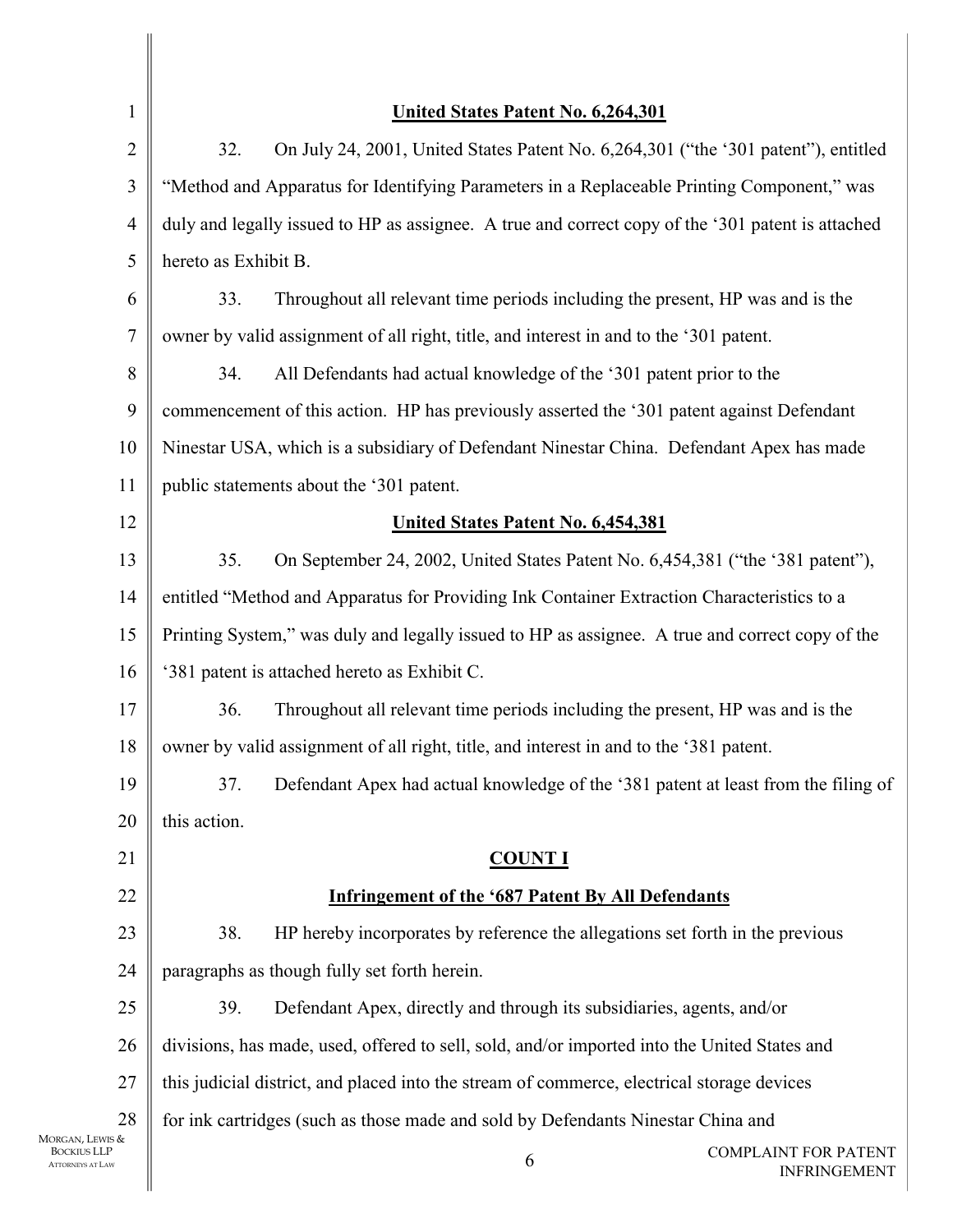1  $\mathfrak{D}$ 3 Ninestar USA) for HP printers that use 564, 920, 932/933, 950/951, and 970 series ink cartridges, and/or substantially similar cartridges, which infringe at least one claim of the '687 patent, in violation of at least 35 U.S.C. § 271(a) and (c).

4 5 6 7 8 40. The electrical storage devices made and sold by Defendant Apex for ink cartridges (such as those made and sold by Defendants Ninestar China and Ninestar USA) for HP printers that use 564, 920, 932/933, 950/951, and 970 series ink cartridges, and/or substantially similar cartridges, are especially made or adapted for infringing the '687 patent, and have no substantial non-infringing uses.

9 10 11 12 41. Defendant Apex had actual knowledge of the '687 patent before the filing of this action, and, upon information and belief, actual knowledge of its infringement thereof, but acted despite an objectively high likelihood that its actions would infringe a valid patent.

13 14 15 16 17 18 19 42. Defendants Ninestar China and Ninestar USA, directly and through their subsidiaries, agents, and/or divisions, have made, used, offered to sell, sold, and/or imported into the United States and this judicial district, and placed into the stream of commerce, ink cartridges containing electrical storage devices (such as those made and sold by Defendant Apex) for use in HP printers that use 564, 920, 932/933, 950/951, and 970 series cartridges, and/or substantially similar cartridges, which infringe at least one claim of the '687 patent, in violation of at least 35 U.S.C. § 271(a).

20 21 22 43. Upon information and belief, Defendants Ninestar China and Ninestar USA had actual knowledge of the '687 patent before the filing of this action, but acted despite an objectively high likelihood that their actions would infringe a valid patent.

23 24 25 44. By reason of Defendants' acts of infringement, HP has suffered and continues to suffer damages, including impairment of the value of the '687 patent, in an amount to be determined at trial.

26 27 45. Defendants' acts of infringement of the '687 patent are causing irreparable harm to HP and will continue to cause irreparable harm unless enjoined by this Court.

MORGAN, LEWIS & BOCKIUS LLP ATTORNEYS AT LAW

28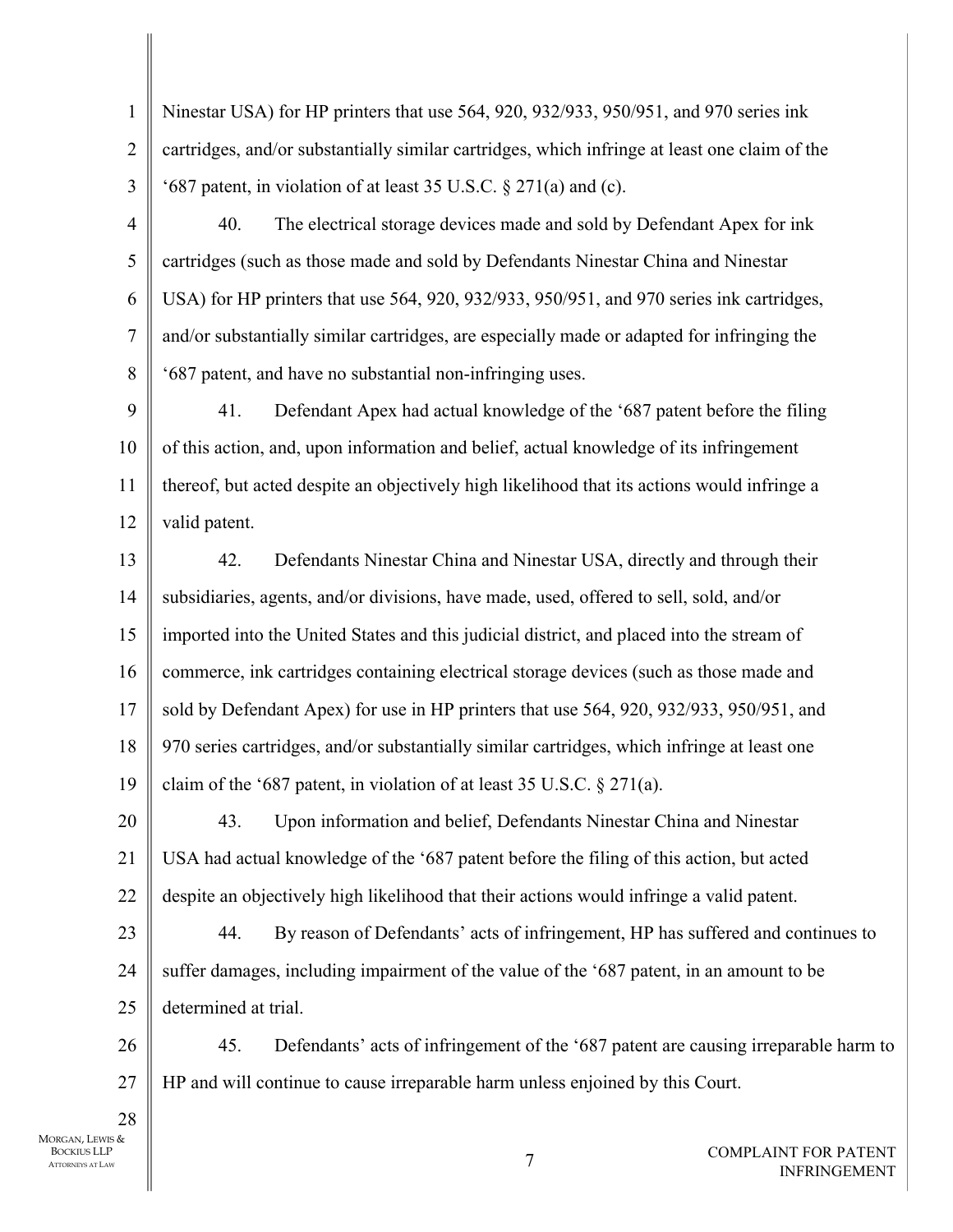| $\mathbf{1}$   | Upon information and belief, Defendants' infringement of the '687 patent has been<br>46.             |
|----------------|------------------------------------------------------------------------------------------------------|
| $\overline{2}$ | and is willful, intentional, and conscious, which justifies a trebling of damages pursuant to 35     |
| 3              | U.S.C. § 284.                                                                                        |
| 4              | <b>COUNT II</b>                                                                                      |
| 5              | <b>Infringement of the '301 Patent By All Defendants</b>                                             |
| 6              | HP hereby incorporates by reference the allegations set forth in the<br>47.                          |
| 7              | previous paragraphs as though fully set forth herein.                                                |
| $8\,$          | Defendant Apex, directly and through its subsidiaries, agents, and/or divisions,<br>48.              |
| 9              | contributed to the infringement of the '301 patent by selling, offering to sell, and/or importing    |
| 10             | into the United States electrical storage devices for ink cartridges (such as those made and sold by |
| 11             | Defendants Ninestar China and Ninestar USA) for HP printers that use 564, 920, 932/933,              |
| 12             | 950/951, and 970 series ink cartridges, and/or substantially similar cartridges, in violation of at  |
| 13             | least 35 U.S.C. $\S 271(a)$ and (c).                                                                 |
| 14             | The electrical storage devices made and sold by Defendant Apex for ink<br>49.                        |
| 15             | cartridges (such as those made and sold by Defendants Ninestar China and Ninestar                    |
| 16             | USA) for HP printers that use 564, 920, 932/933, 950/951, and 970 series ink cartridges,             |
| 17             | and/or substantially similar cartridges, are especially made or adapted for infringing the           |
| 18             | '301 patent, and have no substantial non-infringing uses.                                            |
| 19             | Defendant Apex had actual knowledge of the '301 patent before the filing<br>50.                      |
| 20             | of this action, and, upon information and belief, actual knowledge of its infringement               |
| 21             | thereof, but acted despite an objectively high likelihood that its actions would infringe a          |
| 22             | valid patent.                                                                                        |
| 23             | 51.<br>Defendants Ninestar China and Ninestar USA, directly and through their                        |
| 24             | subsidiaries, agents, and/or divisions, have made, used, offered to sell, sold, and/or               |
| 25             | imported into the United States and this judicial district, and placed into the stream of            |
| 26             | commerce, ink cartridges containing electrical storage devices (such as those made and               |
| 27             | sold by Defendant Apex) for use in HP printers that use 564, 920, 932/933, 950/951, and              |
| 28<br>IS &     |                                                                                                      |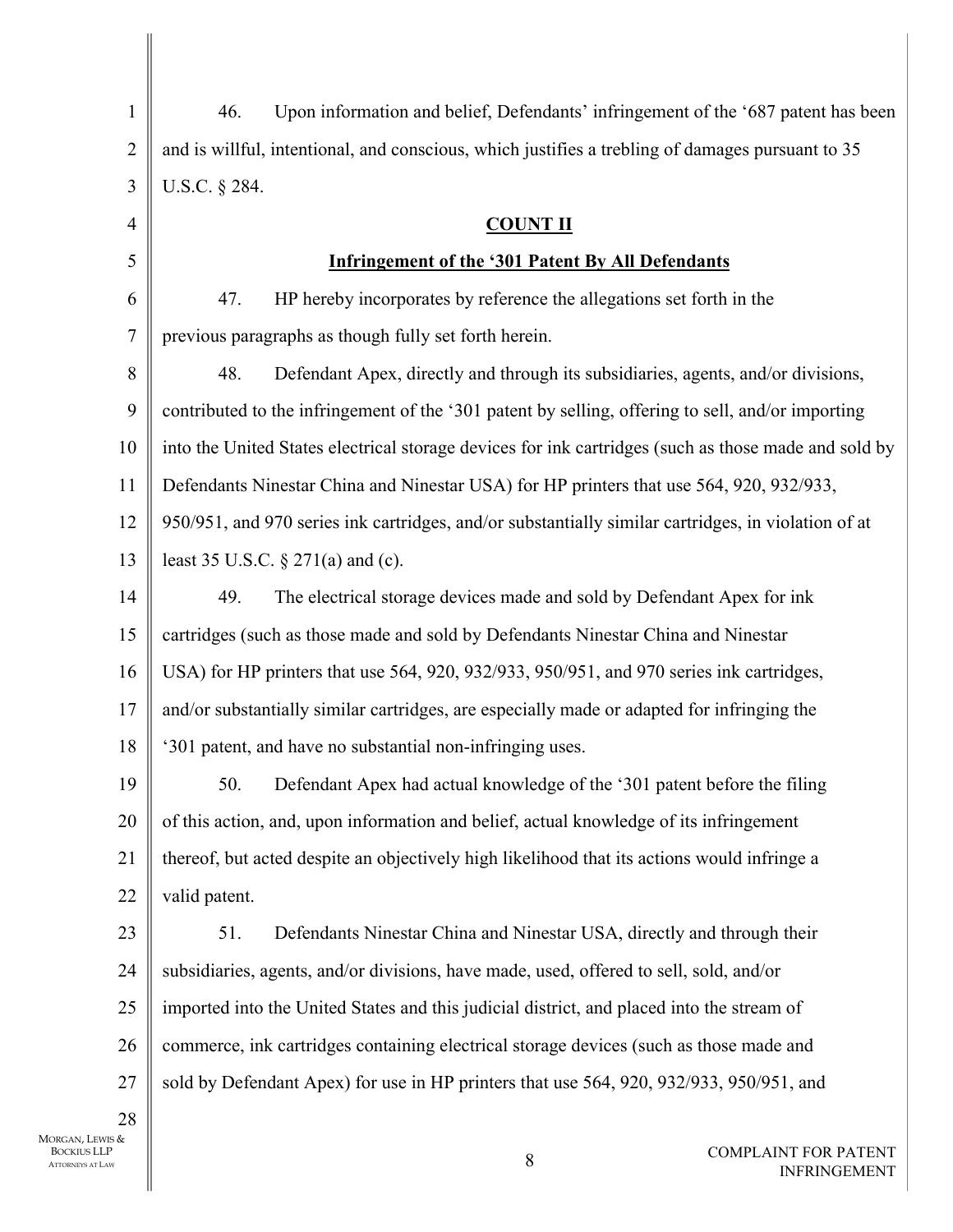| $\mathbf{1}$       | 970 series cartridges, and/or substantially similar cartridges, which infringe at least one          |
|--------------------|------------------------------------------------------------------------------------------------------|
| $\overline{c}$     | claim of the '301 patent, in violation of at least 35 U.S.C. $\S 271(a)$ .                           |
| 3                  | 52.<br>Upon information and belief, at all relevant times, Defendants Ninestar                       |
| $\overline{4}$     | China and Ninestar USA had actual knowledge of the '301 patent before the filing of this             |
| 5                  | action, but acted despite an objectively high likelihood that their actions would infringe a         |
| 6                  | valid patent.                                                                                        |
| $\overline{7}$     | 53.<br>By reason of Defendants' acts of infringement, HP has suffered and continues to               |
| 8                  | suffer damages, including impairment of the value of the '301 patent, in an amount to be             |
| 9                  | determined at trial.                                                                                 |
| 10                 | 54.<br>Defendants' acts of infringement of the '301 patent are causing irreparable harm to           |
| 11                 | HP and will continue to cause irreparable harm unless enjoined by this Court.                        |
| 12                 | 55.<br>On information and belief, Defendants' infringement of the '301 patent has been               |
| 13                 | and is willful, intentional, and conscious, which justifies a trebling of damages pursuant to 35     |
| 14                 | U.S.C. § 284.                                                                                        |
| 15                 | <b>COUNT III</b>                                                                                     |
| 16                 | <b>Infringement of the '381 Patent By All Defendants</b>                                             |
| 17                 | 56.<br>HP hereby incorporates by reference the allegations set forth in the previous                 |
| 18                 | paragraphs as though fully set forth herein.                                                         |
| 19                 | Defendant Apex, directly and through its subsidiaries, agents, and/or divisions,<br>57.              |
| 20                 | contributed to the infringement of the '381 patent by selling, offering to sell, and/or importing    |
| 21                 | into the United States electrical storage devices for ink cartridges (such as those made and sold by |
| 22                 | Defendants Ninestar China and Ninestar USA) for HP printers that use 564 and/or 920 series ink       |
| 23                 | cartridges, and/or substantially similar cartridges, in violation of at least 35 U.S.C. § 271(c).    |
| 24                 | The electrical storage devices made and sold by Defendant Apex for ink<br>58.                        |
| 25                 | cartridges (such as those made and sold by Defendants Ninestar China and Ninestar                    |
| 26                 | USA) for HP printers that use 564 and/or 920 series ink cartridges, and/or substantially             |
| 27                 | similar cartridges, are especially made or adapted for infringing the '381 patent, and have          |
| 28                 | no substantial non-infringing uses.                                                                  |
| vis &<br>LP<br>.AW | <b>COMPLAINT FOR PATENT</b><br>9<br><b>INFRINGEMENT</b>                                              |
|                    |                                                                                                      |

MORGAN, LEWIS & BOCKIUS LLP ATTORNEYS AT LAW

 $\overline{\phantom{a}}$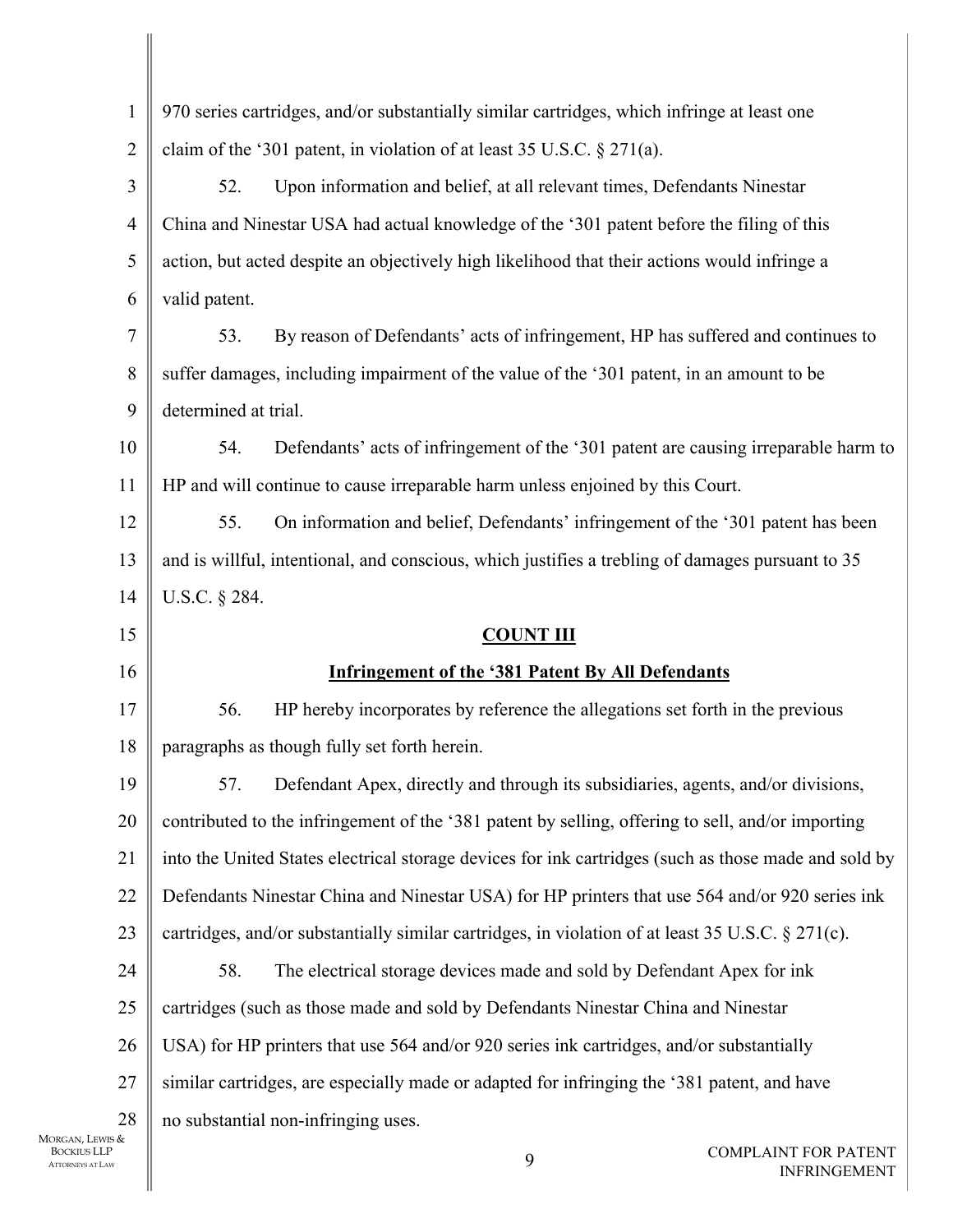| $\mathbf{1}$            | 59.<br>Defendant Apex had actual knowledge of the '381 patent and actual knowledge of                  |
|-------------------------|--------------------------------------------------------------------------------------------------------|
| $\overline{2}$          | its infringement thereof at least from the filing of this action.                                      |
| $\overline{\mathbf{3}}$ | 60.<br>Defendants Ninestar China and Ninestar USA, directly and through their                          |
| 4                       | subsidiaries, agents, and/or divisions, have made, used, offered to sell, sold, and/or                 |
| 5                       | imported into the United States and this judicial district, and placed into the stream of              |
| 6                       | commerce, ink cartridges containing electrical storage devices (such as those made and                 |
| $\boldsymbol{7}$        | sold by Defendant Apex) for use in HP printers that use 564 and/or 920 series cartridges,              |
| $8\,$                   | and/or substantially similar cartridges, which infringe at least one claim of the '381                 |
| 9                       | patent, in violation of at least 35 U.S.C. § 271(a).                                                   |
| 10                      | 61.<br>By reason of Defendants' acts of infringement, HP has suffered and continues to                 |
| 11                      | suffer damages, including impairment of the value of the '381 patent, in an amount to be               |
| 12                      | determined at trial.                                                                                   |
| 13                      | 62.<br>Defendants' acts of infringement of the '381 patent are causing irreparable harm to             |
| 14                      | HP and will continue to cause irreparable harm unless enjoined by this Court.                          |
| 15                      | $\star$<br>$\star$<br>$\star$                                                                          |
| 16                      |                                                                                                        |
| 17                      | 63.<br>This is an exceptional case supporting an award of reasonable attorney's fees                   |
| 18                      | pursuant to $35$ U.S.C. § 285.                                                                         |
| 19                      | <b>RELIEF REQUESTED</b>                                                                                |
| 20                      | WHEREFORE, HP requests that the Court enter a judgment in its favor and against                        |
| 21                      | Defendants, and provide HP the following relief:                                                       |
| 22                      | Order, adjudge, and decree that Defendants Ninestar China, Ninestar USA, and<br>A.                     |
| 23                      | Apex have infringed the '687 patent, the '301 patent, and the '381 patent, in violation of 35          |
| 24                      | U.S.C. $§$ 271;                                                                                        |
| 25                      | Issue preliminary and permanent injunctive relief prohibiting Defendants Ninestar<br>B.                |
| 26                      | China, Ninestar USA, and Apex, and their respective parents, subsidiaries, divisions, principals,      |
| 27                      | officers, directors, agents, attorneys, employees, and all others in privity with each Defendant,      |
| 28                      | from infringing the '687 patent, the '301 patent, and the '381 patent, pursuant to 35 U.S.C. $\S$ 283; |
| TS &<br>P<br>١W         | <b>COMPLAINT FOR PATENT</b><br>10<br><b>INFRINGEMENT</b>                                               |
|                         |                                                                                                        |

 $\mathbf{I}$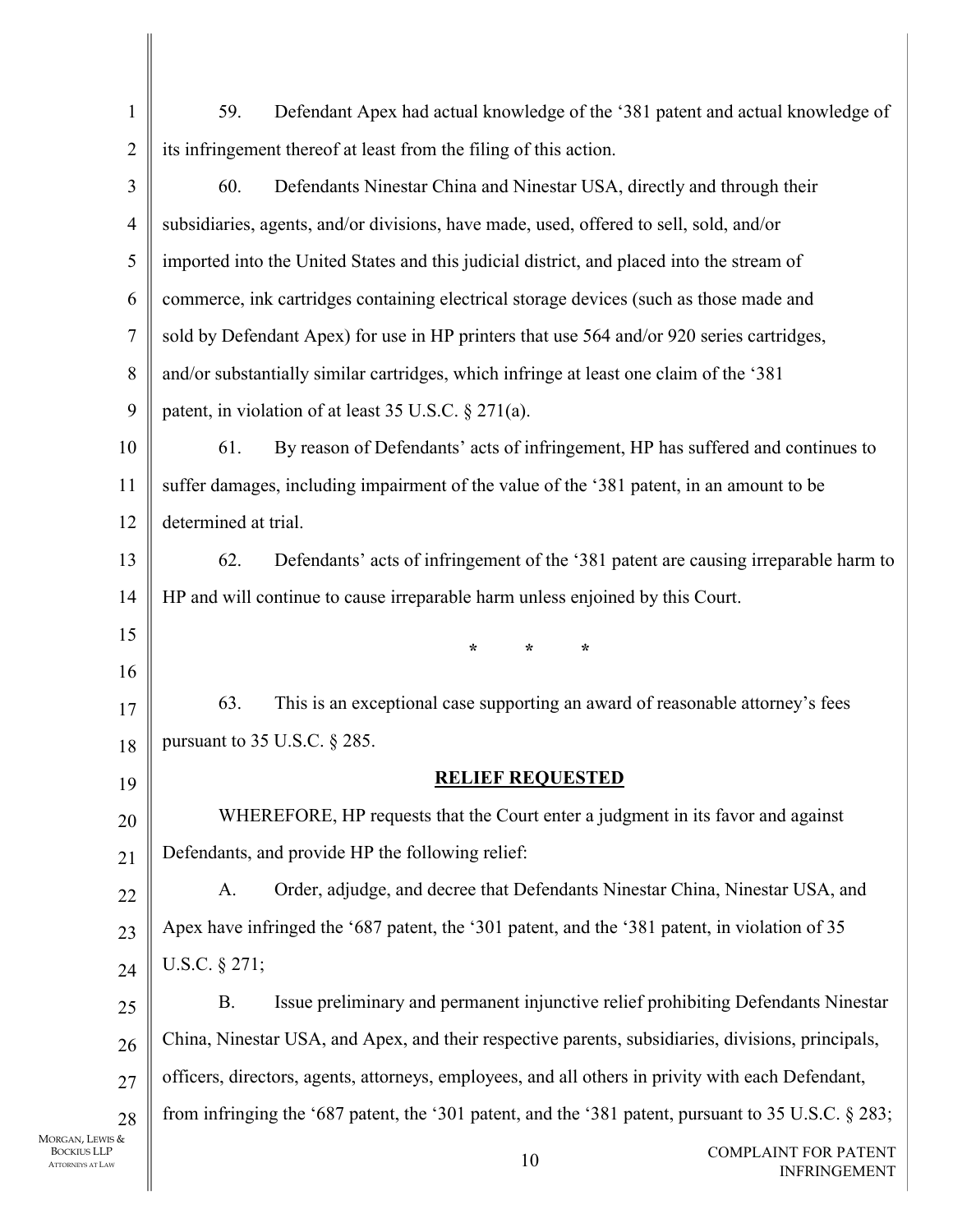| $\mathbf{1}$                                                     | Award HP damages for patent infringement, pursuant to 35 U.S.C. § 284;<br>$\mathcal{C}$ .    |
|------------------------------------------------------------------|----------------------------------------------------------------------------------------------|
| $\sqrt{2}$                                                       | Order, judge, and decree that Defendants' infringement of the '687 patent and the<br>D.      |
| $\mathfrak{Z}$                                                   | '301 patent has been deliberate, willful, and wanton, and treble the damages awarded to HP,  |
| $\overline{4}$                                                   | pursuant to $35$ U.S.C. § 284;                                                               |
| 5                                                                | Ε.<br>Order, judge, and decree this case exceptional and award HP attorney's fees and        |
| 6                                                                | costs, pursuant to 35 U.S.C. § 285; and                                                      |
| $\tau$                                                           | $F_{\cdot}$<br>Award HP such other and further relief as the Court may deem just and proper. |
| $8\,$                                                            | <b>JURY TRIAL DEMAND</b>                                                                     |
| 9                                                                | Plaintiff HP hereby demands a trial by jury for each and every issue so permitted by law     |
| $10\,$                                                           | and statute.                                                                                 |
| $11\,$                                                           |                                                                                              |
| 12                                                               |                                                                                              |
| 13                                                               |                                                                                              |
| 14                                                               |                                                                                              |
| 15                                                               |                                                                                              |
| 16                                                               |                                                                                              |
| 17                                                               |                                                                                              |
| 18                                                               |                                                                                              |
| 19                                                               |                                                                                              |
| 20                                                               |                                                                                              |
| 21                                                               |                                                                                              |
| 22                                                               |                                                                                              |
| 23<br>24                                                         |                                                                                              |
| 25                                                               |                                                                                              |
| 26                                                               |                                                                                              |
| 27                                                               |                                                                                              |
| 28                                                               |                                                                                              |
| MORGAN, LEWIS &<br><b>BOCKIUS LLP</b><br><b>ATTORNEYS AT LAW</b> | <b>COMPLAINT FOR PATENT</b><br>11<br><b>INFRINGEMENT</b>                                     |

 $\mathbf{I}$